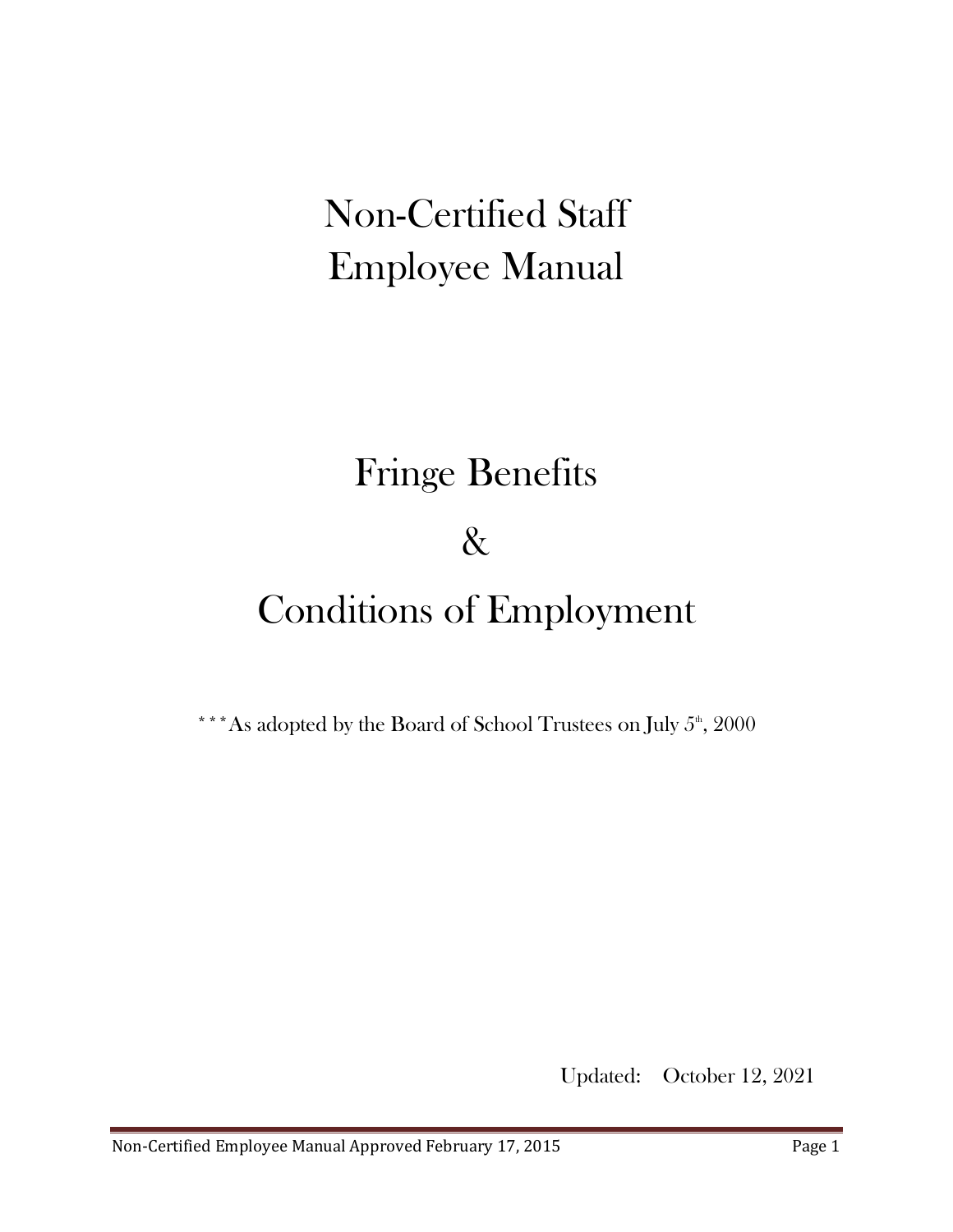### **Table of Contents**

| Full-time; Less than twelve months and greater or equal to thirty hours per week5 |  |
|-----------------------------------------------------------------------------------|--|
|                                                                                   |  |
| Full-time; Less than twelve months and greater or equal to thirty hours per week7 |  |
|                                                                                   |  |
|                                                                                   |  |
|                                                                                   |  |
|                                                                                   |  |
|                                                                                   |  |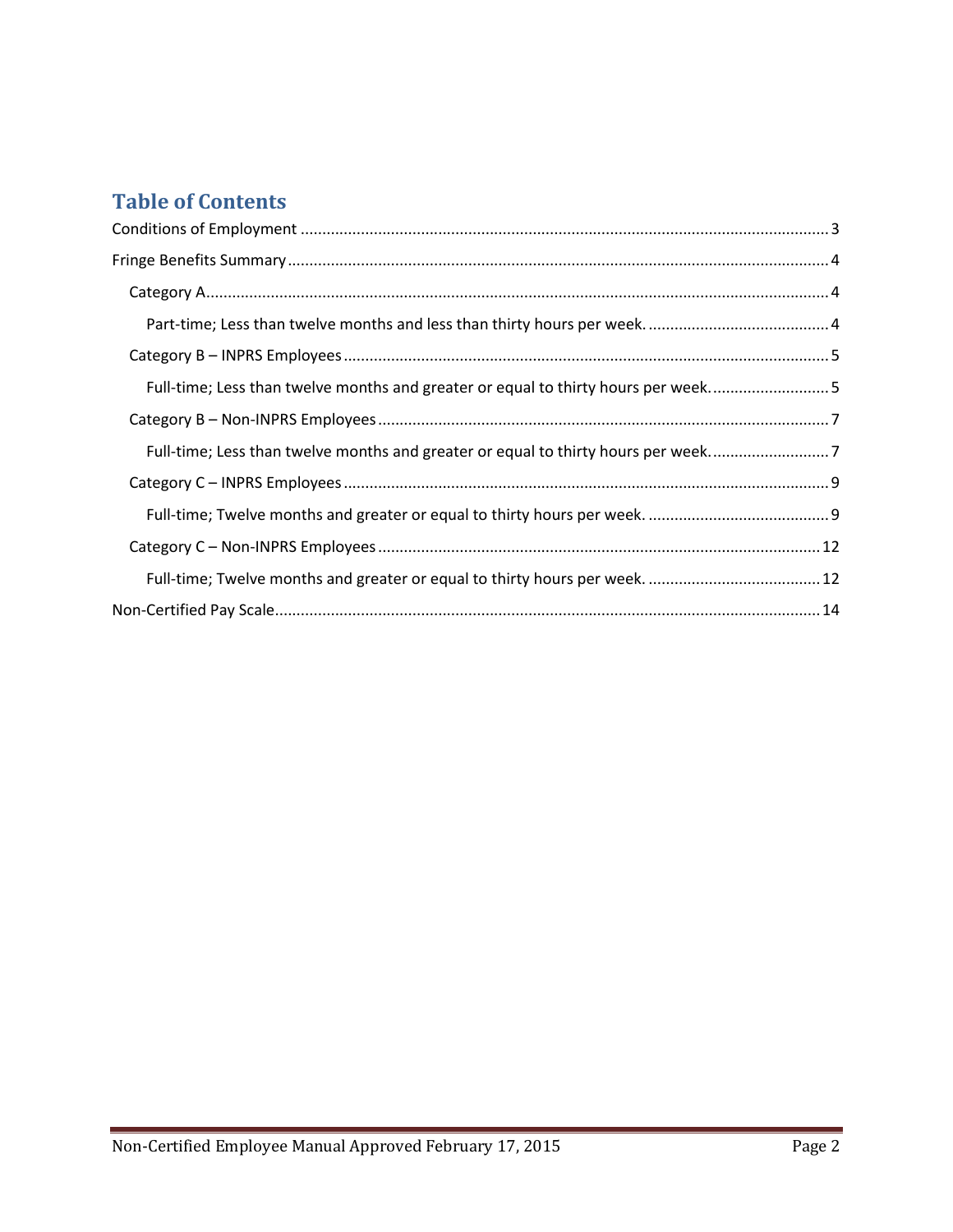#### Support Staff: Fringe Benefits and Condition of Employment

The following conditions are applicable to support staff employees of the Flat Rock-Hawcreek School Corporation. Support staff personnel include the following classes of employees – maintenance personnel, custodians, food service personnel, school nurse, office personnel, corporation bus drivers, and instructional assistants. Support staff personnel are also classified by hours worked weekly and length of annual employment. Support staff are assigned to three categories – (a) part time – working less than 12 months, less than 30 hours per week; (b) full time/school year– working less than 12 months and 30 or more hours per week; (c) full time/calendar year – working 12 months, 30 hours or more per week. Retirement benefits through Indiana Public Retirement System is provided for specific employee positions in Categories B and C as identified. Conditions of Employment

<span id="page-2-0"></span>

|                                     | <b>All Support Staff</b>                                                                                                                                                                                                                                                                                                           |
|-------------------------------------|------------------------------------------------------------------------------------------------------------------------------------------------------------------------------------------------------------------------------------------------------------------------------------------------------------------------------------|
| Attendance / Absences               | Employee is expected to report on time. In event of an<br>absence, the employee notifies as far in advance as<br>possible his/her immediate supervisor. The employee is<br>to give the supervisor the reason for the absence.                                                                                                      |
| <b>Emergency School</b><br>Closings | All twelve-month employees are expected to report to<br>work when the weather conditions no longer pose a threat<br>to the employee's safety.                                                                                                                                                                                      |
| Workday                             | The length of the workday will vary according to the<br>assignment and terms of employment. Each employee<br>shall have a non-paid lunch break of thirty (30) minutes.                                                                                                                                                             |
| Overtime                            | Overtime must be approved in advance by the Office of<br>the Superintendent. Custodial and maintenance<br>personnel shall be expected to meet emergencies as the<br>need may demand.                                                                                                                                               |
| <b>Time Card</b>                    | Employee maintains an accurate time card and submits<br>time card to the immediate supervisor.                                                                                                                                                                                                                                     |
| Evaluation                          | The immediate supervisor may utilize an annual<br>evaluation process to improve work progress performance.<br>Copies of annual evaluations will be provided to the<br>employee and placed in employees personnel file.                                                                                                             |
| At Will Employment                  | Employment may be terminated without due process<br>rights when services are no longer needed.                                                                                                                                                                                                                                     |
| Mileage                             | Mileage at the rate of fifty eight (58) cents per mile shall be<br>paid to staff members who travel for professional<br>development or pre-approved district business. It is the<br>responsibility of the employee to itemize mileage on a<br>travel reimbursement form and present to the<br>Superintendent's Office for payment. |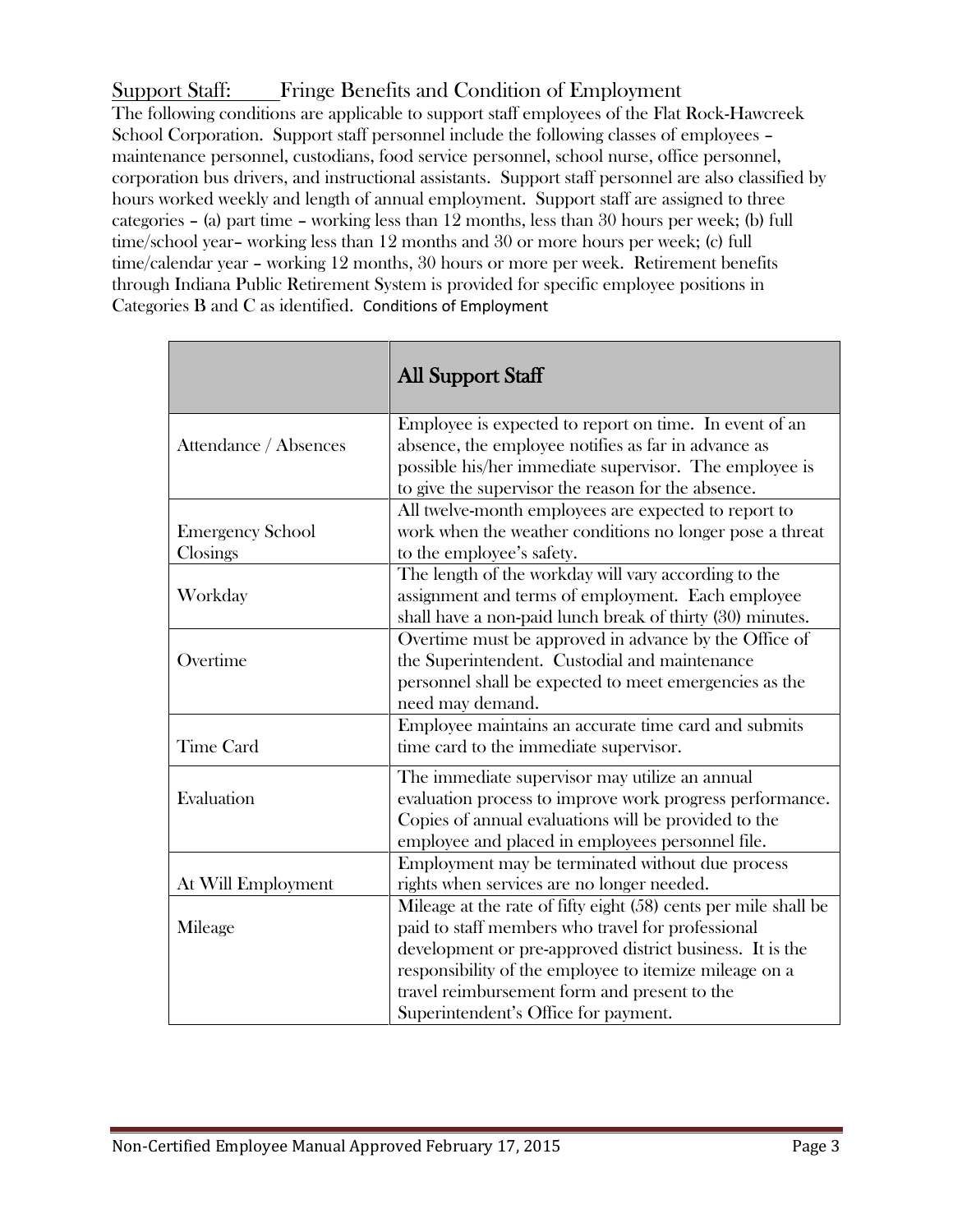### <span id="page-3-0"></span>**Fringe Benefits Summary**

<span id="page-3-2"></span>T

г

<span id="page-3-1"></span>

| <b>Category A</b>               | Part-time; Less than twelve months and less than thirty<br>hours per week.                                                                                                                                                                                                                                                                                                                                                        |
|---------------------------------|-----------------------------------------------------------------------------------------------------------------------------------------------------------------------------------------------------------------------------------------------------------------------------------------------------------------------------------------------------------------------------------------------------------------------------------|
| Workman's Compensation          | Policy provides coverage in the event the employee is<br>injured on the job. Employee must report all injuries<br>suffered on the job to the immediate supervisor as soon as<br>possible.                                                                                                                                                                                                                                         |
| Family and Medical Leave Act    | When a staff member suffers from a serious health<br>condition that makes the staff member unable to perform<br>the functions of the staff member's job, the staff member                                                                                                                                                                                                                                                         |
| <b>FMLA</b>                     | may have leave rights under the Family and Medical Leave<br>Act (FMLA). Information on the FMLA may be obtained<br>from the school's policy manual or from the<br>superintendent. An "eligible" employee is an employee<br>who has been employed by the employer for at least 12<br>months and worked at least 1,250 hours during the 12<br>months prior to the start of the FMLA leave.                                          |
| <b>Sick Leave</b>               | Seven (7) days/year                                                                                                                                                                                                                                                                                                                                                                                                               |
| <b>Accumulated Sick Leave</b>   | Maximum of sixty (60) days.                                                                                                                                                                                                                                                                                                                                                                                                       |
| <b>Bereavement Leave</b>        | 1. Seven (7) calendar days for father, mother,<br>stepmother, stepfather, mother-in-law, father-in-<br>law, husband, wife, child, step child or person<br>domiciled in the home of the employee.<br>Five (5) calendar days for brother, sister,<br>2.<br>grandparents, grandchild, or persons of similar<br>relationship as established by marriage.<br>Four (4) calendar days for aunt, uncle, niece,<br>3.<br>nephew or cousin. |
|                                 | Bereavement Leave will begin immediately following a<br>relatives death and cannot be used intermittently. Should<br>the staff member not use all allotted days at the time of the<br>bereavement, one (1) day of the remaining days shall be<br>available during the same school year for the employee to<br>use at his/her discretion.                                                                                          |
| Tax Sheltered Annuities/ 403(b) | Employee may participate in an approved plan.                                                                                                                                                                                                                                                                                                                                                                                     |
| <b>Jury Duty</b>                | Staff members called for jury duty shall receive full<br>compensation less any amount paid by the court for said<br>duty.                                                                                                                                                                                                                                                                                                         |

п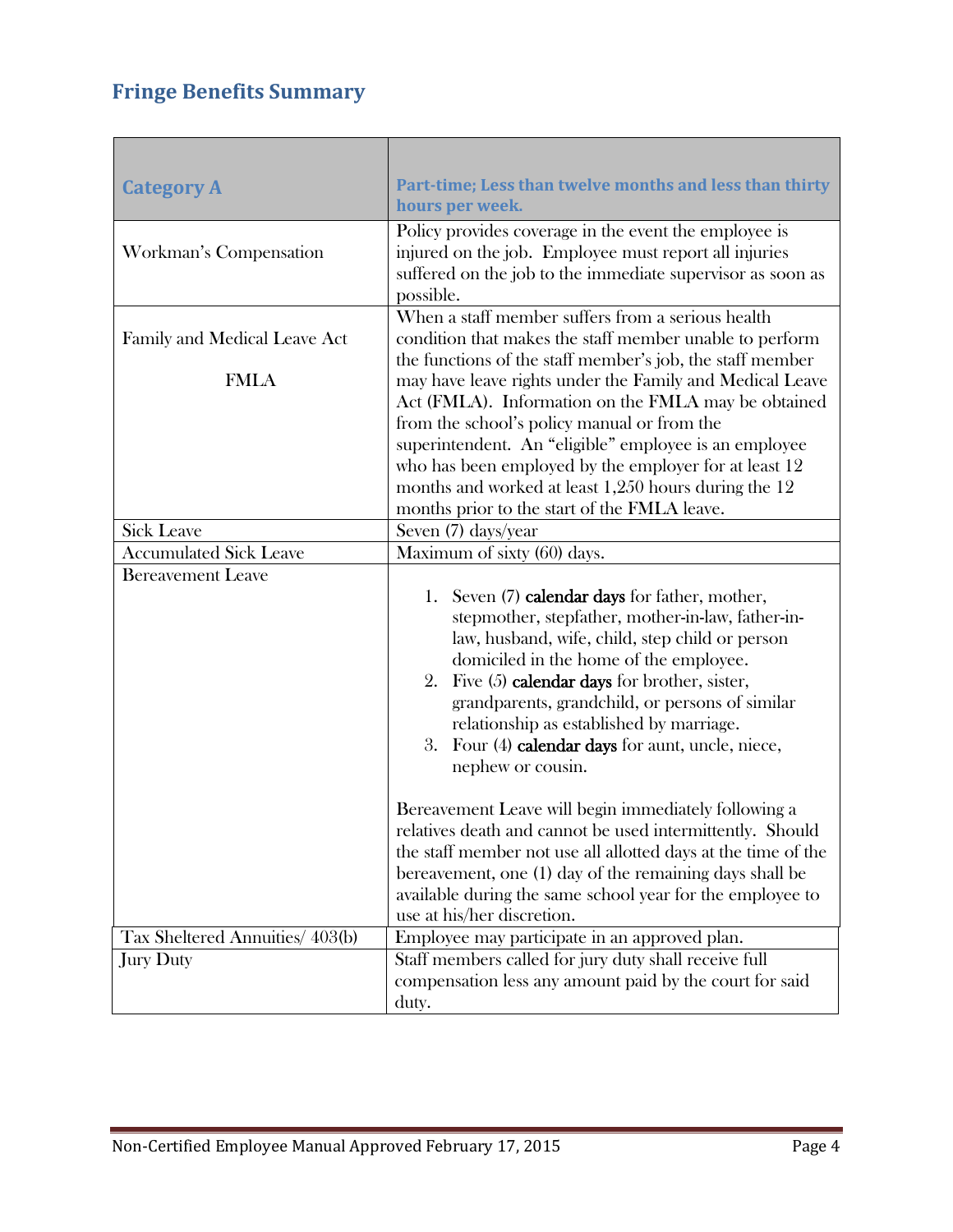<span id="page-4-1"></span><span id="page-4-0"></span>

| <b>Category B - INPRS</b><br><b>Employees (Formerly known as</b><br>PERF) | Full-time; Less than twelve months and greater or<br>equal to thirty hours per week.                                                                                                                                                                                                                                                                                                                                       |
|---------------------------------------------------------------------------|----------------------------------------------------------------------------------------------------------------------------------------------------------------------------------------------------------------------------------------------------------------------------------------------------------------------------------------------------------------------------------------------------------------------------|
| <b>Medical Insurance</b>                                                  | The Board agrees to provide a total of one thousand<br>$(1,000.00)$ dollars per month for group family plan or four<br>hundred dollars (\$400.00) per month for a single plan.<br>Complete information regarding cost and coverages are<br>referenced in the Plan Summary Document.                                                                                                                                        |
| Family and Medical Leave Act<br><b>FMLA</b>                               | When a staff member suffers from a serious health<br>condition that makes it impossible to perform the required<br>job functions, the staff member may have leave rights<br>under the Family and Medical Leave Act (FMLA).<br>Information on the FMLA may be obtained from the                                                                                                                                             |
|                                                                           | school's policy manual or from the superintendent. An<br>"eligible" employee is an employee who has been<br>employed by the employer for at least 12 months and<br>worked at least 1,250 hours, during the 12 months prior to<br>the start of the FMLA leave.                                                                                                                                                              |
| Life Insurance                                                            | The School Board agrees to pay all but one (\$1.00) dollar<br>of the premium cost of a $$50,000.00$ term life insurance<br>policy with double indemnity for each category B<br>employee upon the employee's application and<br>authorization of a \$1.00 deduction from wages. Each<br>employee shall have the right to purchase additional<br>amounts of life insurance at his/her own expense from<br>approved carriers. |
| <b>INPRS</b> (formerly known as PERF)                                     | FRHC contributes a percent of the employee's salary that<br>is determined annually by the INPRS Board. Employees<br>contribute a mandatory 3% of salary, and may voluntarily<br>contribute up to an additional 10%.                                                                                                                                                                                                        |
| Long - Term Disability Insurance                                          | The School Board agrees to pay all but \$1.00 of the<br>premium of a Long Term Disability Plan for each<br>Category B Support Staff Employee upon the employee's<br>application and authorization of a \$1.00 deduction from<br>wages.                                                                                                                                                                                     |
| <b>Workman's Compensation</b>                                             | Policy provides coverage in the event the employee is<br>injured on the job. Employee must report all injuries<br>suffered on the job to his/her immediate supervisor as<br>soon as possible.                                                                                                                                                                                                                              |
| <b>Sick Leave</b>                                                         | Seven (7) days/year                                                                                                                                                                                                                                                                                                                                                                                                        |
| <b>Personal Days</b>                                                      | Two (2) days per year. Any unused personal leave days<br>shall be accumulated as personal leave days at the end of<br>the school year to a maximum of three $(3)$ . Any personal<br>days above three (3) shall accumulate as sick leave days at<br>the end of the school year.                                                                                                                                             |
| <b>Accumulated Sick Leave</b>                                             | Maximum of one hundred-twenty (120) days.                                                                                                                                                                                                                                                                                                                                                                                  |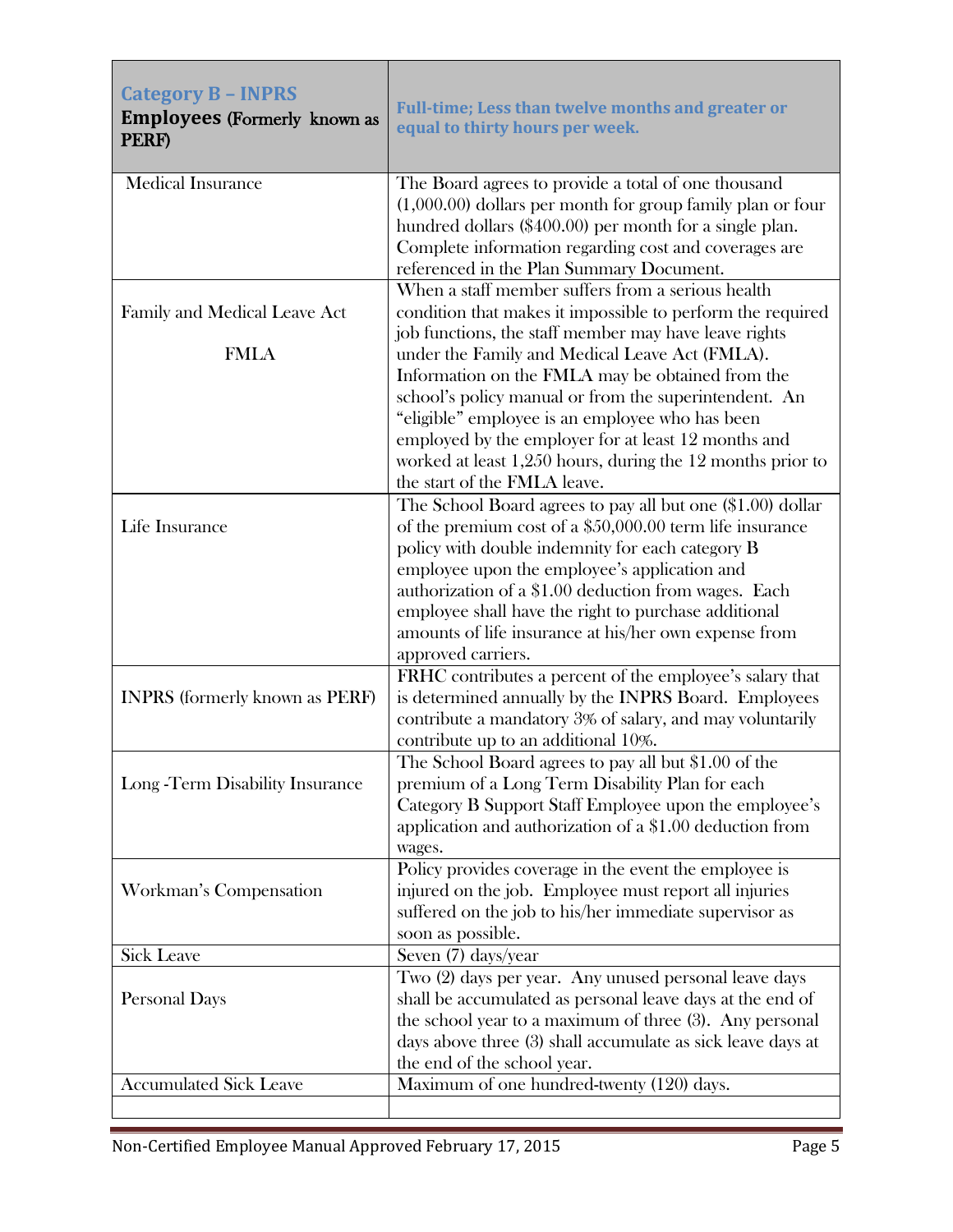| <b>Bereavement Leave</b>                                                                                                      | 1. Seven (7) calendar days for father, mother,<br>stepmother, stepfather, mother-in-law, father-in-<br>law, husband, wife, child, step child or person<br>domiciled in the home of the employee.<br>2. Five $(5)$ calendar days for brother, sister,<br>grandparents, grandchild, or persons of similar<br>relationship as established by marriage.<br>3. Four (4) calendar days for aunt, uncle, niece,<br>nephew or cousin.                                                                                         |
|-------------------------------------------------------------------------------------------------------------------------------|-----------------------------------------------------------------------------------------------------------------------------------------------------------------------------------------------------------------------------------------------------------------------------------------------------------------------------------------------------------------------------------------------------------------------------------------------------------------------------------------------------------------------|
|                                                                                                                               | Bereavement Leave will begin immediately following a<br>relatives death and cannot be used intermittently. Should<br>the staff member not use all allotted days at the time of the<br>bereavement, one (1) day of the remaining days shall be<br>available during the same school year for the employee to<br>use at his/her discretion.                                                                                                                                                                              |
| Tax Sheltered Annuities / 403 (b)                                                                                             | Employee may participate in an approved plan                                                                                                                                                                                                                                                                                                                                                                                                                                                                          |
| Section 125 Flexible Benefit Plan                                                                                             | A flexible benefits plan from a company under the<br>provisions of Section 125 is available for each employee<br>through salary reduction agreements.                                                                                                                                                                                                                                                                                                                                                                 |
| <b>Jury Duty</b>                                                                                                              | Staff members called for jury duty shall receive full<br>compensation less any amount paid by the court for said<br>duty.                                                                                                                                                                                                                                                                                                                                                                                             |
| Retirement<br>Contingent upon reaching<br>age 55, twenty years of<br>service in the FRHC<br>system, and a member of<br>INPRS. | Continuation of medical insurance is subject to the<br>$\bullet$<br>carrier's eligibility requirements.<br>Employee may continue term life insurance.<br>Employee pays full premium.<br>Employee will receive a one-time amount of<br>\$100.00 for each year of employment in the FRHC<br>system.<br>Employee will receive a one-time amount of $\frac{1}{2}$ of<br>their daily rate for each unused sick day not to<br>exceed 120 days.<br>Retirement benefit to be paid as a lump sum at the time of<br>retirement. |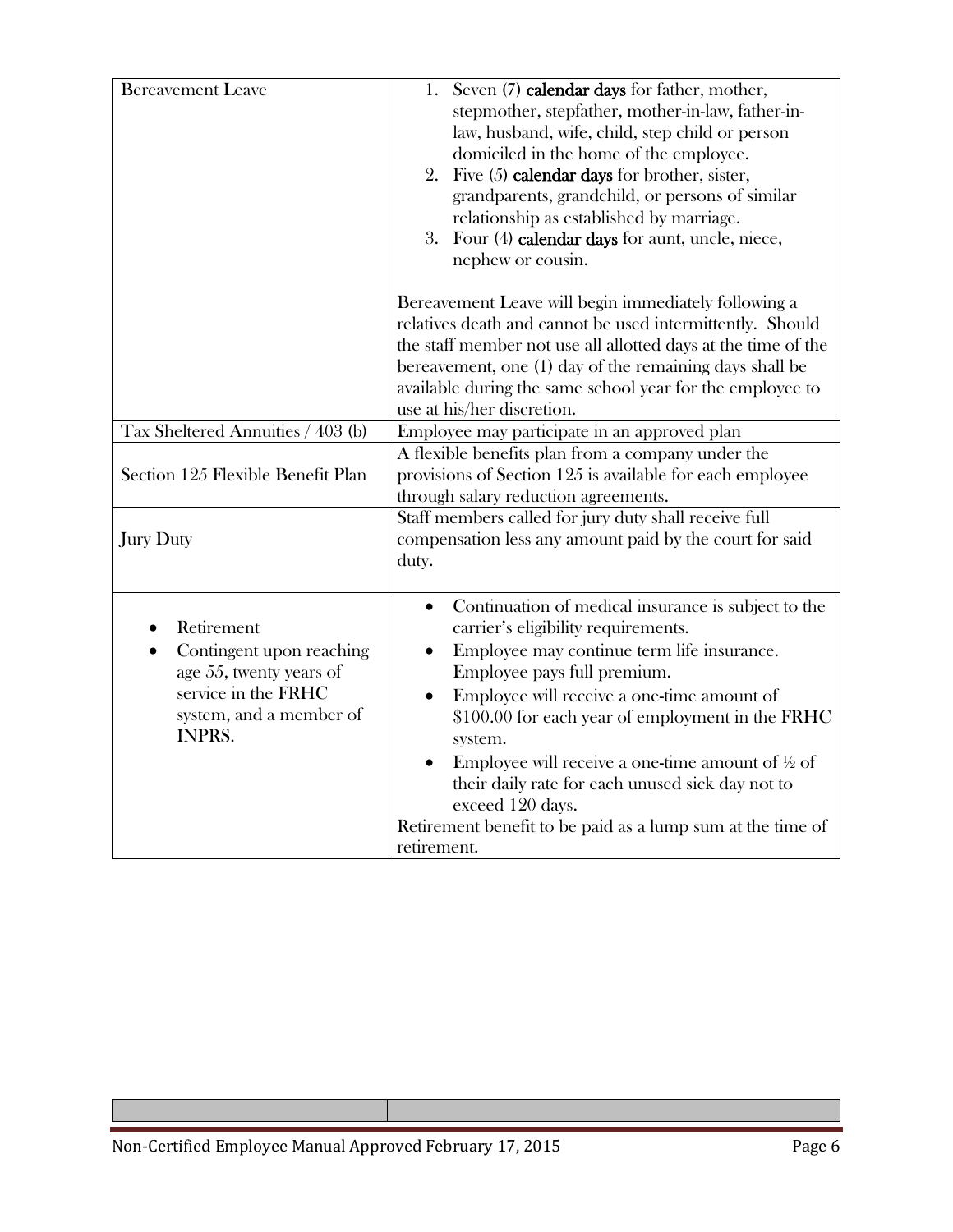<span id="page-6-1"></span><span id="page-6-0"></span>

| <b>Category B - Non-INPRS</b><br><b>Employees (Formerly known)</b><br>as PERF) | Full-time; Less than twelve months and greater or<br>equal to thirty hours per week.                                                                                                                                                                                                                                                                                                                                                                                                                                |
|--------------------------------------------------------------------------------|---------------------------------------------------------------------------------------------------------------------------------------------------------------------------------------------------------------------------------------------------------------------------------------------------------------------------------------------------------------------------------------------------------------------------------------------------------------------------------------------------------------------|
| <b>Medical Insurance</b>                                                       | The Board agrees to provide a total of one thousand<br>$(\$1,000.00)$ dollars per month for group family plan or<br>four hundred dollars $(\$400.00)$ per month for a single<br>plan. Complete information regarding cost and coverages<br>are referenced in the Plan Summary Document.                                                                                                                                                                                                                             |
| Family and Medical Leave Act<br><b>FMLA</b>                                    | When a staff member suffers from a serious health<br>condition that makes it impossible to perform the required<br>job functions, the staff member may have leave rights<br>under the Family and Medical Leave Act (FMLA).<br>Information on the FMLA may be obtained from the<br>school's policy manual or from the superintendent. An<br>"eligible" employee is an employee who has been<br>employed by the employer for at least 12 months and<br>worked at least $1,250$ hours, during the $12$ months prior to |
| Life Insurance                                                                 | the start of the FMLA leave.<br>The School Board agrees to pay all but one (\$1.00) dollar<br>of the premium cost of a \$50,000.00 term life insurance<br>policy with double indemnity for each category B<br>employee upon employee's application and authorization<br>of a \$1.00 deduction from wages. Each employee shall<br>have the right to purchase additional amounts of life                                                                                                                              |
| Long-Term Disability Insurance                                                 | insurance at his/her own expense from approved carriers.<br>The School Board agrees to pay all but \$1.00 of the<br>premium of a Long Term Disability Plan for each<br>Category B Support Staff Employee upon the employee's<br>application and authorization of a \$1.00 deduction from<br>wages.                                                                                                                                                                                                                  |
| Workman's Compensation                                                         | Policy provides coverage in the event the employee is<br>injured on the job. Employee must report all injuries<br>suffered on the job to his/her immediate supervisor as<br>soon as possible.                                                                                                                                                                                                                                                                                                                       |
| <b>Sick Leave</b>                                                              | Seven (7) days/year                                                                                                                                                                                                                                                                                                                                                                                                                                                                                                 |
| Personal Days                                                                  | Two (2) days per year. Any unused personal leave days<br>shall be accumulated as personal leave days at the end of<br>the school year to a maximum of three (3). Any personal<br>days above three (3) shall accumulate as sick leave days at<br>the end of the school year.                                                                                                                                                                                                                                         |
| <b>Accumulated Sick Leave</b>                                                  | Maximum of one hundred-twenty (120) days.                                                                                                                                                                                                                                                                                                                                                                                                                                                                           |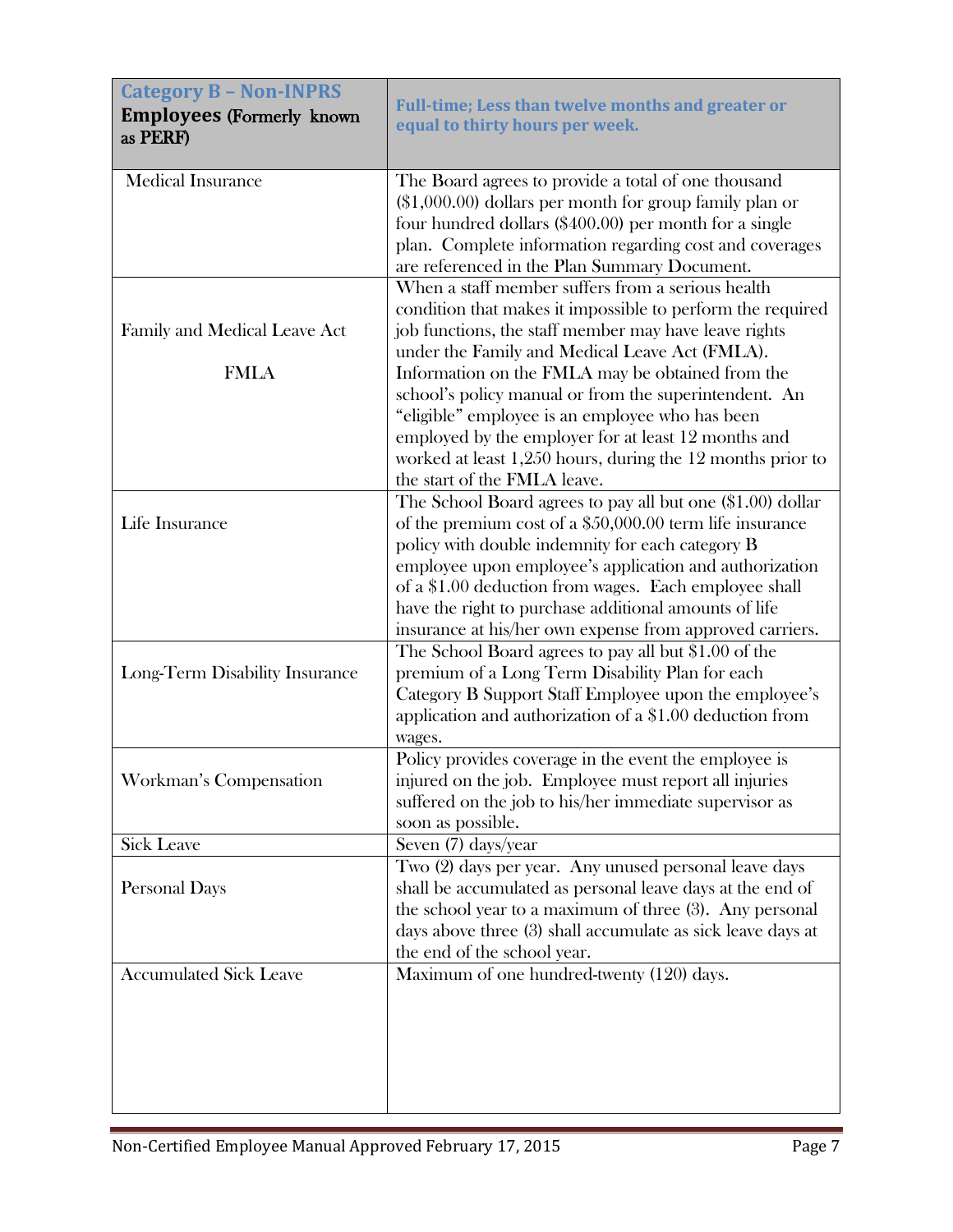| <b>Bereavement Leave</b>          | 1. Seven (7) calendar days for father, mother,<br>stepmother, stepfather, mother-in-law, father-in-<br>law, husband, wife, child, step child or person<br>domiciled in the home of the employee.<br>2. Five $(5)$ calendar days for brother, sister,<br>grandparents, grandchild, or persons of similar<br>relationship as established by marriage.<br>3. Four (4) calendar days for aunt, uncle, niece,<br>nephew or cousin. |
|-----------------------------------|-------------------------------------------------------------------------------------------------------------------------------------------------------------------------------------------------------------------------------------------------------------------------------------------------------------------------------------------------------------------------------------------------------------------------------|
|                                   | Bereavement Leave will begin immediately following a<br>relatives death and cannot be used intermittently. Should<br>the staff member not use all allotted days at the time of the<br>bereavement, one (1) day of the remaining days shall be<br>available during the same school year for the employee to<br>use at his/her discretion.                                                                                      |
| Tax Sheltered Annuities / 403 (b) | Employee may participate in an approved plan                                                                                                                                                                                                                                                                                                                                                                                  |
| Section 125 Flexible Benefit Plan | A flexible benefits plan from a company under the<br>provisions of Section 125 is available for each employee<br>through salary reduction agreements.                                                                                                                                                                                                                                                                         |
| <b>Jury Duty</b>                  | Staff members called for jury duty shall receive full<br>compensation less any amount paid by the court for said<br>duty.                                                                                                                                                                                                                                                                                                     |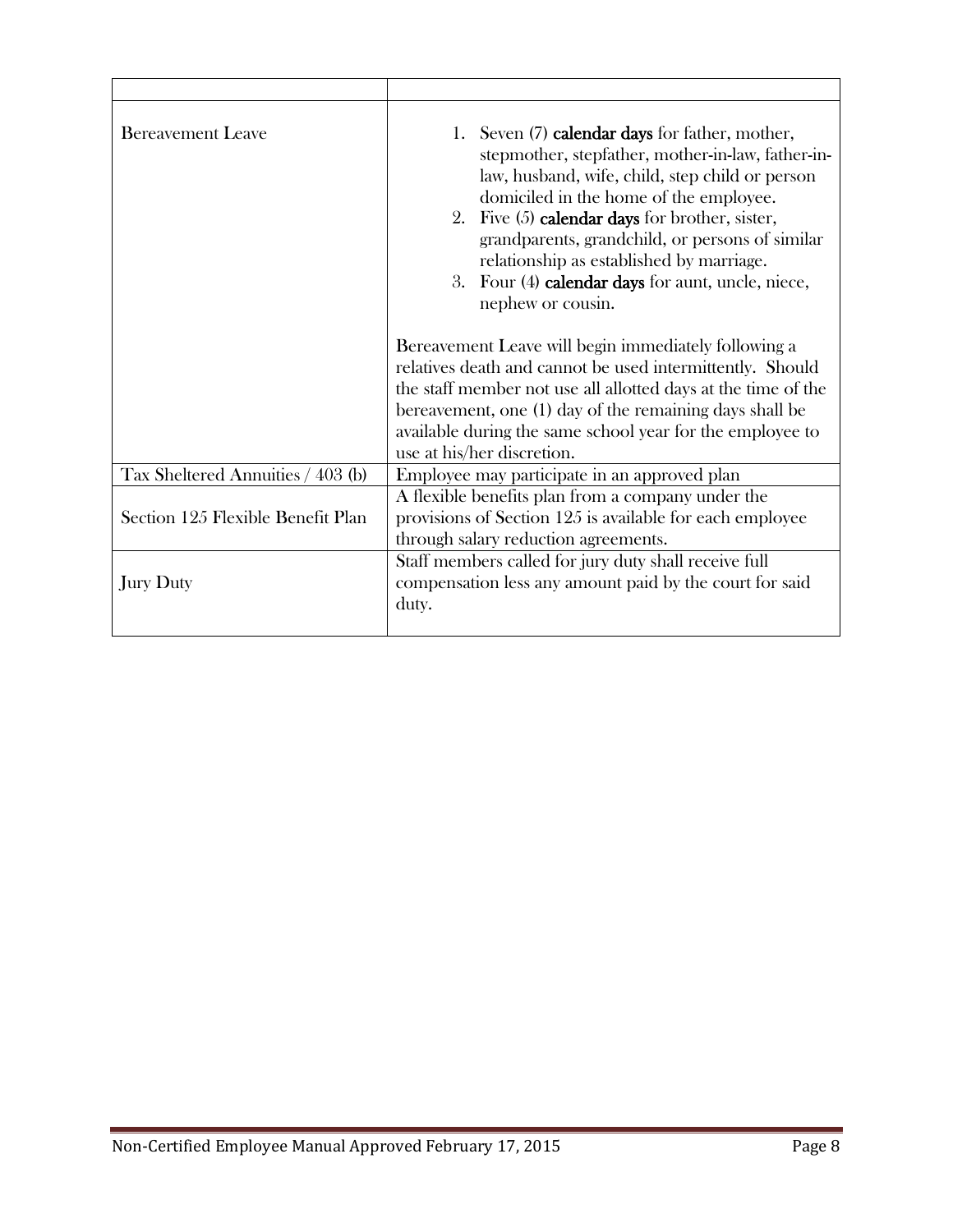<span id="page-8-1"></span><span id="page-8-0"></span>

| <b>Category C - INPRS</b><br><b>Employees (Formerly known as</b><br>PERF) | Full-time; Twelve months and greater or equal to thirty<br>hours per week.                                                                                                                                                                                                                                                                                                                                          |
|---------------------------------------------------------------------------|---------------------------------------------------------------------------------------------------------------------------------------------------------------------------------------------------------------------------------------------------------------------------------------------------------------------------------------------------------------------------------------------------------------------|
| <b>Medical Insurance</b>                                                  | The Board agrees to provide a total of one thousand<br>$(\$1,000.00)$ dollars per month for group family plan or<br>four hundred dollars $(\$400.00)$ per month for a single<br>plan. Complete information regarding cost and coverages<br>are referenced in the Plan Summary Document.                                                                                                                             |
| Family and Medical Leave Act<br><b>FMLA</b>                               | When a staff member suffers from a serious health<br>condition that makes it impossible to perform the required<br>job functions, the staff member may have leave rights<br>under the Family and Medical Leave Act (FMLA).                                                                                                                                                                                          |
|                                                                           | Information on the FMLA may be obtained from the<br>school's policy manual or from the superintendent. An<br>"eligible" employee is an employee who has been<br>employed by the employer for at least 12 months and<br>worked at least 1,250 hours, during the 12 months prior to<br>the start of the FMLA leave.                                                                                                   |
| Life Insurance                                                            | The School Board agrees to pay all but one (\$1.00) dollar<br>of the premium cost of a $$50,000.00$ term life insurance<br>policy with double indemnity for each category C<br>employee upon employee's application and authorization<br>of a \$1.00 deduction from wages. Each employee shall<br>have the right to purchase additional amounts of life<br>insurance at his/her own expense from approved carriers. |
| <b>INPRS</b> (formally known as PERF)                                     | FRHC contributes a percent of the employee's salary that<br>is determined annually by the INPRS Board. Employees<br>contribute a mandatory 3% of salary, and may voluntarily<br>contribute up to an additional 10%.                                                                                                                                                                                                 |
| Long-Term Disability Insurance                                            | The School Board agrees to pay all but \$1.00 of the<br>premium of a Long Term Disability Plan for each<br>Category C Support Staff Employee upon the employee's<br>application and authorization of a \$1.00 deduction from<br>wages.                                                                                                                                                                              |
| Workman's Compensation                                                    | Policy provides coverage in the event the employee is<br>injured on the job. Employee must report all injuries<br>suffered on the job to his/her immediate supervisor as<br>soon as possible.                                                                                                                                                                                                                       |
| <b>Sick Leave</b>                                                         | Nine $(9)$ days/year                                                                                                                                                                                                                                                                                                                                                                                                |
| Personal Days                                                             | Three (3) days per year. Any unused personal leave days<br>shall be accumulated as personal leave days at the end of<br>the school year to a maximum of five $(5)$ . Any personal<br>days above five (5) shall accumulate as sick leave days at<br>the end of the school year.                                                                                                                                      |
| <b>Accumulated Sick Leave</b>                                             | Maximum of one hundred-twenty (120) days.                                                                                                                                                                                                                                                                                                                                                                           |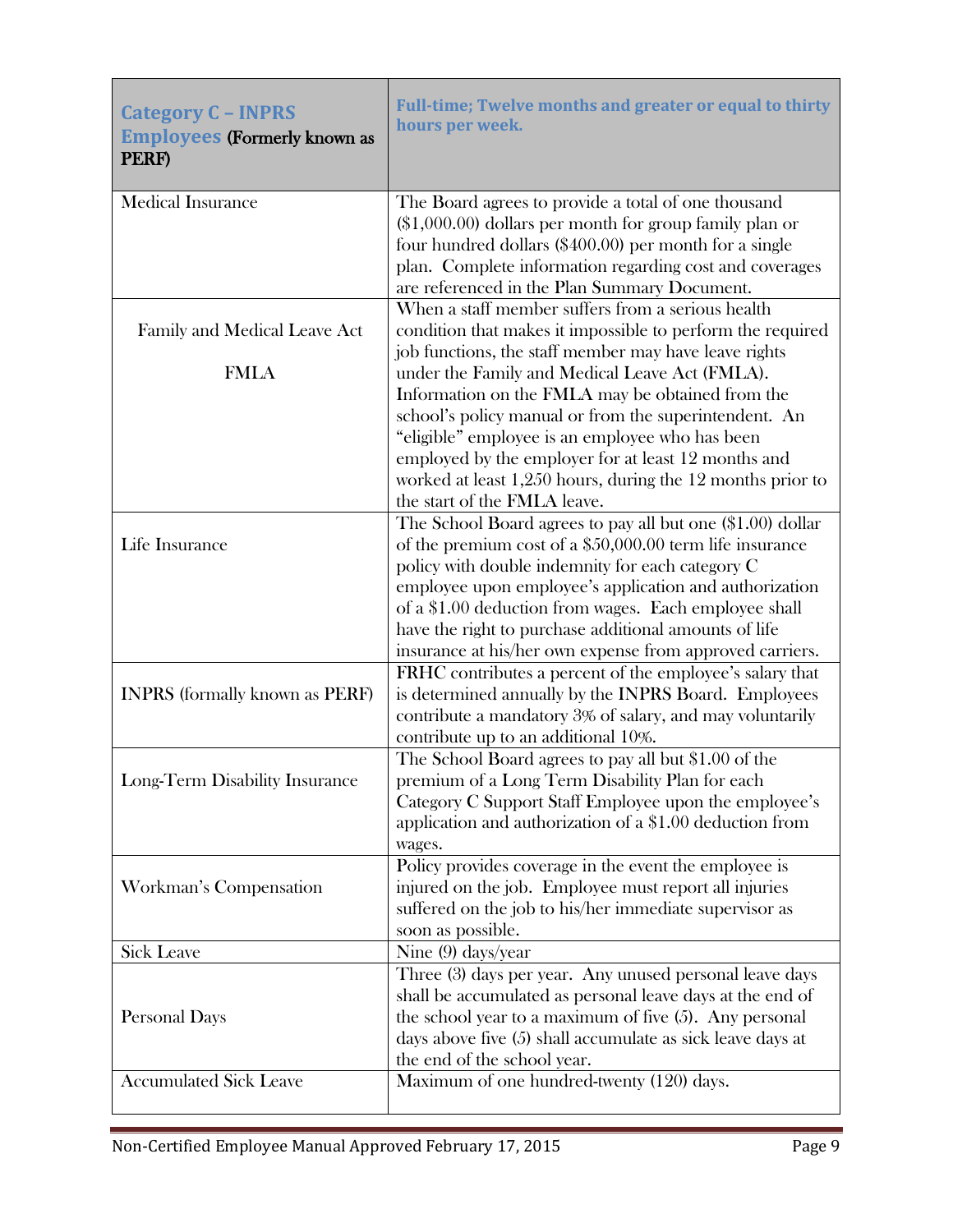| <b>Bereavement Leave</b>          | 1. Seven (7) calendar days for father, mother,<br>stepmother, stepfather, mother-in-law, father-in-<br>law, husband, wife, child, step child or person<br>domiciled in the home of the employee.<br>2. Five (5) calendar days for brother, sister,<br>grandparents, grandchild, or persons of similar<br>relationship as established by marriage.<br>3. Four (4) calendar days for aunt, uncle, niece,<br>nephew or cousin. |
|-----------------------------------|-----------------------------------------------------------------------------------------------------------------------------------------------------------------------------------------------------------------------------------------------------------------------------------------------------------------------------------------------------------------------------------------------------------------------------|
|                                   | Bereavement Leave will begin immediately following a<br>relatives death and cannot be used intermittently. Should<br>the staff member not use all allotted days at the time of the<br>bereavement, one (1) day of the remaining days shall be<br>available during the same school year for the employee to<br>use at his/her discretion.                                                                                    |
| Paid Holidays                     | New Year's Day, Memorial Day, Independence Day,<br>Labor Day, Thanksgiving Day, Friday after Thanksgiving,<br>Christmas Eve, Christmas Day, New Year's Eve.                                                                                                                                                                                                                                                                 |
| <b>Vacation Days</b>              | Five $(5)$ paid days a year after completing 12 months of<br>employment. Ten (10) paid days a year after completing 2<br>years of employment. Fifteen (15) paid days a year after<br>completing 7 years of employment.<br>***Administration must approve the scheduling of<br>vacation days.                                                                                                                                |
| Tax Sheltered Annuities / 403 (b) | Employee may participate in an approved plan                                                                                                                                                                                                                                                                                                                                                                                |
| Section 125 Flexible Benefit Plan | A flexible benefits plan from a company under the<br>provisions of Section 125 is available for each employee<br>through salary reduction agreements.                                                                                                                                                                                                                                                                       |
| <b>Jury Duty</b>                  | Staff members called for jury duty shall receive full<br>compensation less any amount paid by the court for said<br>duty.                                                                                                                                                                                                                                                                                                   |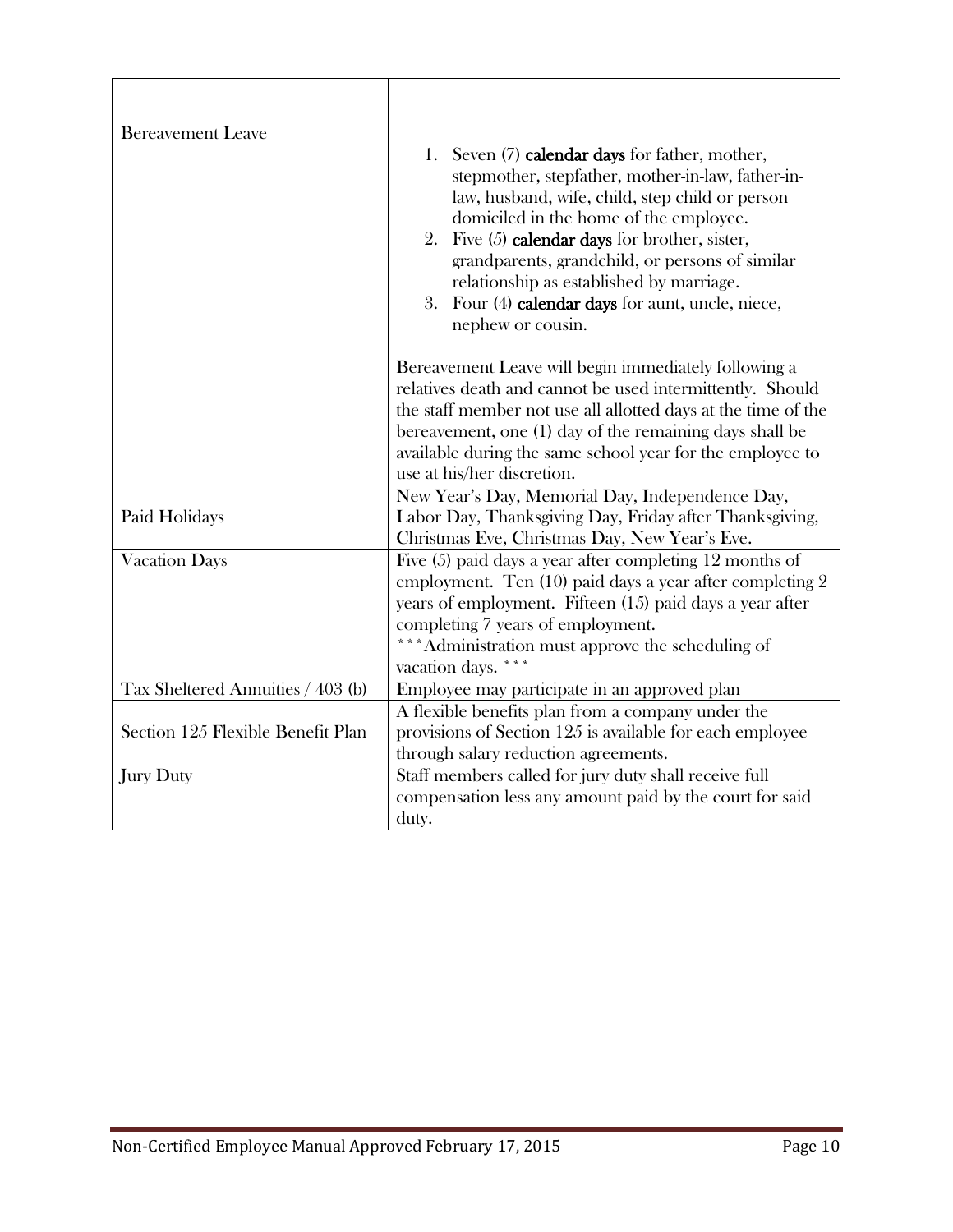| Retirement<br>Contingent upon reaching<br>$\bullet$                                        | • Continuation of medical insurance is subject to the<br>carrier's eligibility requirements.                                                                                                                              |
|--------------------------------------------------------------------------------------------|---------------------------------------------------------------------------------------------------------------------------------------------------------------------------------------------------------------------------|
| age 55, twenty years of<br>service in the FRHC<br>system, and a member of<br><b>INPRS.</b> | Employee may continue term life insurance.<br>$\bullet$<br>Employee pays full premium.<br>Employee will receive a one-time amount of<br>$\bullet$<br>\$100.00 for each year of employment in the FRHC                     |
|                                                                                            | system.<br>Employee will receive a one-time amount of $\frac{1}{2}$ of<br>$\bullet$<br>their daily rate for each unused sick day not to<br>exceed 120 days.<br>Retirement benefit to be paid as a lump sum at the time of |
|                                                                                            | retirement.                                                                                                                                                                                                               |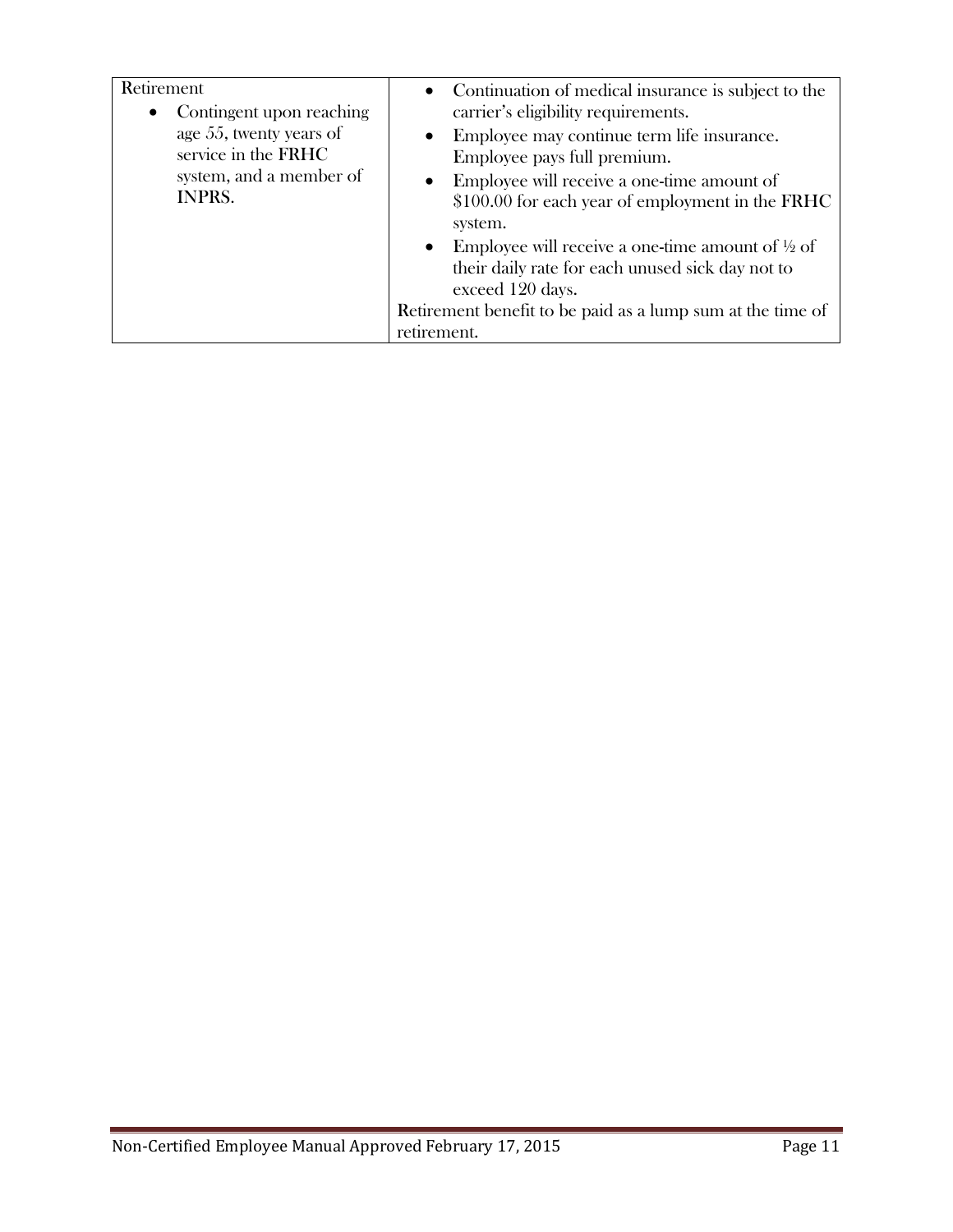<span id="page-11-1"></span><span id="page-11-0"></span>

| <b>Category C - Non-INPRS</b><br><b>Employees (Formerly known as</b><br>PERF) | Full-time; Twelve months and greater or equal to thirty<br>hours per week.                                                                                                                                                                                                                                                                                                                                          |
|-------------------------------------------------------------------------------|---------------------------------------------------------------------------------------------------------------------------------------------------------------------------------------------------------------------------------------------------------------------------------------------------------------------------------------------------------------------------------------------------------------------|
| <b>Medical Insurance</b>                                                      | The Board agrees to provide a total of one thousand<br>$(\$1,000.00)$ dollars per month for group family plan or<br>four hundred dollars $(\$400.00)$ per month for a single<br>plan. Complete information regarding cost and coverages<br>are referenced in the Plan Summary Document.                                                                                                                             |
| Family and Medical Leave Act                                                  | When a staff member suffers from a serious health<br>condition that makes it impossible to perform the required<br>job functions, the staff member may have leave rights                                                                                                                                                                                                                                            |
| <b>FMLA</b>                                                                   | under the Family and Medical Leave Act (FMLA).<br>Information on the FMLA may be obtained from the<br>school's policy manual or from the superintendent. An<br>"eligible" employee is an employee who has been<br>employed by the employer for at least 12 months and<br>worked at least 1,250 hours, during the 12 months prior to<br>the start of the FMLA leave.                                                 |
| Life Insurance                                                                | The School Board agrees to pay all but one (\$1.00) dollar<br>of the premium cost of a $$50,000.00$ term life insurance<br>policy with double indemnity for each category C<br>employee upon employee's application and authorization<br>of a \$1.00 deduction from wages. Each employee shall<br>have the right to purchase additional amounts of life<br>insurance at his/her own expense from approved carriers. |
| Long-Term Disability Insurance                                                | The School Board agrees to pay all but \$1.00 of the<br>premium of a Long Term Disability Plan for each<br>Category C Support Staff Employee upon the employee's<br>application and authorization of a \$1.00 deduction from<br>wages.                                                                                                                                                                              |
| Workman's Compensation                                                        | Policy provides coverage in the event the employee is<br>injured on the job. Employee must report all injuries<br>suffered on the job to his/her immediate supervisor as<br>soon as possible.                                                                                                                                                                                                                       |
| <b>Sick Leave</b>                                                             | Nine (9) days/year                                                                                                                                                                                                                                                                                                                                                                                                  |
| Personal Days                                                                 | Three (3) days per year. Any unused personal leave days<br>shall be accumulated as personal leave days at the end of<br>the school year to a maximum of five $(5)$ . Any personal<br>days above five (5) shall accumulate as sick leave days at<br>the end of the school year.                                                                                                                                      |
| <b>Accumulated Sick Leave</b>                                                 | Maximum of one hundred-twenty (120) days.                                                                                                                                                                                                                                                                                                                                                                           |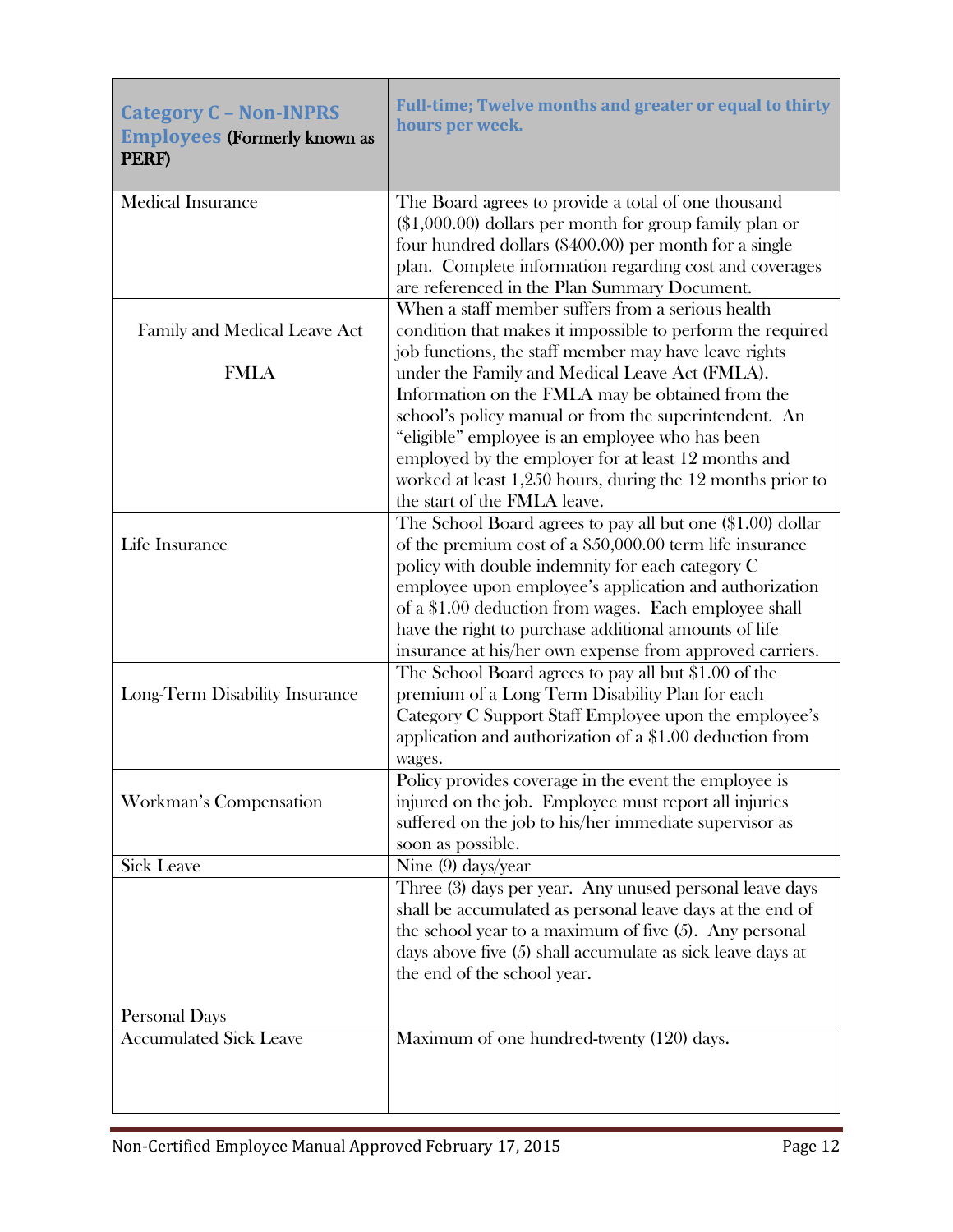| <b>Bereavement Leave</b>          | 1<br>Seven (7) calendar days for father, mother,<br>stepmother, stepfather, mother-in-law, father-in-<br>law, husband, wife, child, step child or person<br>domiciled in the home of the employee.<br>Five $(5)$ calendar days for brother, sister,<br>$\overline{2}$<br>grandparents, grandchild, or persons of similar<br>relationship as established by marriage.<br>3<br>Four (4) calendar days for aunt, uncle, niece,<br>nephew or cousin. |
|-----------------------------------|--------------------------------------------------------------------------------------------------------------------------------------------------------------------------------------------------------------------------------------------------------------------------------------------------------------------------------------------------------------------------------------------------------------------------------------------------|
|                                   | Bereavement Leave will begin immediately following a<br>relatives death and cannot be used intermittently. Should<br>the staff member not use all allotted days at the time of the<br>bereavement, one (1) day of the remaining days shall be<br>available during the same school year for the employee to<br>use at his/her discretion.                                                                                                         |
| Paid Holidays                     | New Year's Day, Memorial Day, Independence Day,<br>Labor Day, Thanksgiving Day, Friday after Thanksgiving,<br>Christmas Eve, Christmas Day, New Year's Eve.                                                                                                                                                                                                                                                                                      |
| <b>Vacation Days</b>              | Five $(5)$ paid days a year after completing 12 months of<br>employment. Ten $(10)$ paid days a year after completing 2<br>years of employment. Fifteen (15) paid days a year after<br>completing 7 years of employment.<br>***Administration must approve the scheduling of<br>vacation days.                                                                                                                                                   |
| Tax Sheltered Annuities / 403 (b) | Employee may participate in an approved plan                                                                                                                                                                                                                                                                                                                                                                                                     |
| Section 125 Flexible Benefit Plan | A flexible benefits plan from a company under the<br>provisions of Section 125 is available for each employee<br>through salary reduction agreements.                                                                                                                                                                                                                                                                                            |
| <b>Jury Duty</b>                  | Staff members called for jury duty shall receive full<br>compensation less any amount paid by the court for said<br>duty.                                                                                                                                                                                                                                                                                                                        |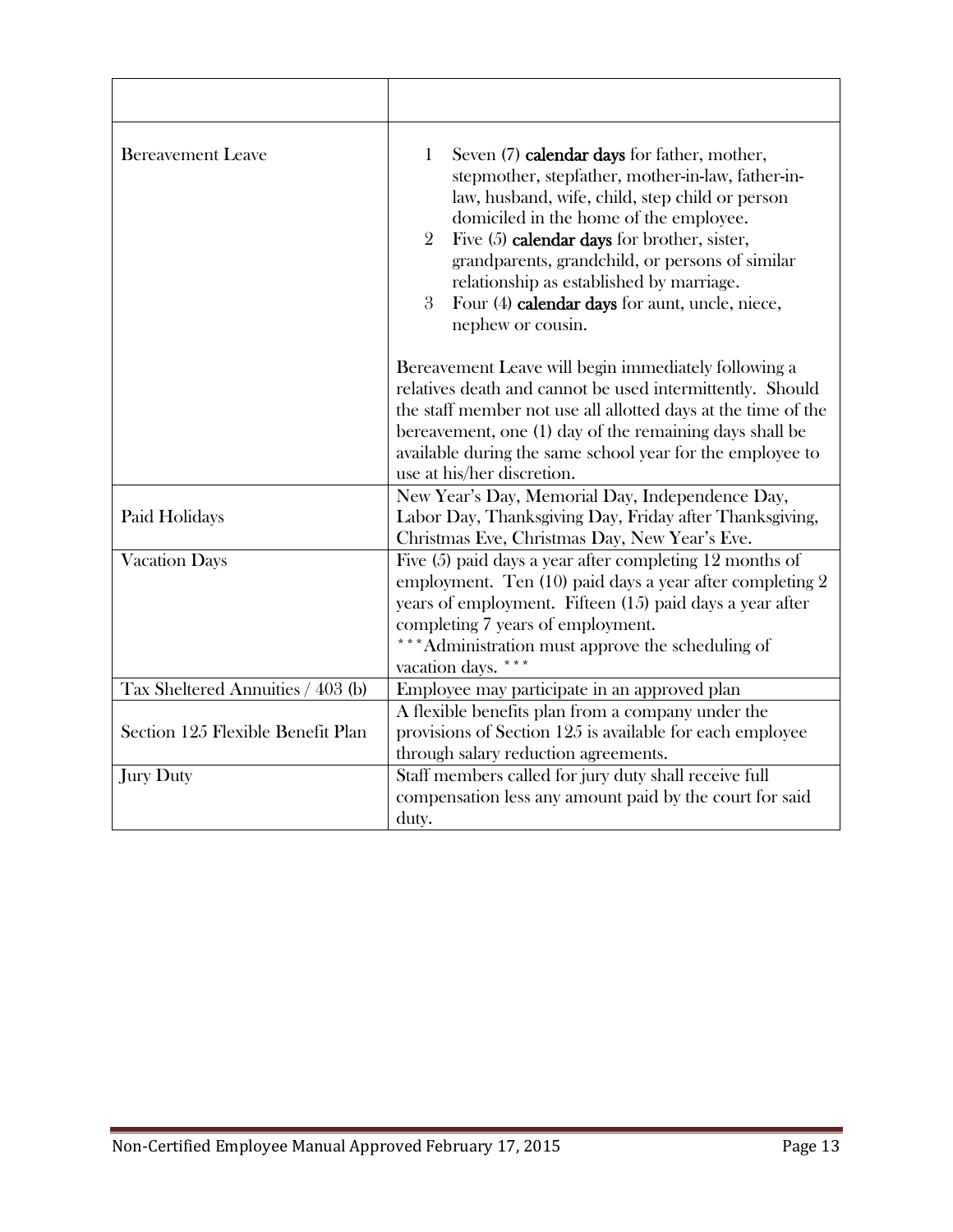## <span id="page-13-0"></span>**Non-Certified Pay Scale**

### 2021-2022

#### Administrative Assistants

| 0 years of experience             | 15.13 |
|-----------------------------------|-------|
| 1-5 years of experience           | 15.75 |
| 6-10 years of experience          | 16.38 |
| 11-14 years of experience         | 17.08 |
| $15 + \text{years}$ of experience | 20.67 |

#### Instructional Assistants

|                                   | Non-Certified | Certified |
|-----------------------------------|---------------|-----------|
| 0 years of experience             | 12.63         | 16.97     |
| 1-5 years of experience           | 13.12         | 17.46     |
| 6-10 years of experience          | 13.62         | 17.97     |
| 11-14 years of experience         | 14.18         | 18.53     |
| $15 + \text{years}$ of experience | 14.76         | 10 11     |

#### Skill Specialist

|                                   | Non-Certified | Certified |
|-----------------------------------|---------------|-----------|
| 0 years of experience             | 21.00         | 2.5.20    |
| 1-5 years of experience           | 22.05         | 26.46     |
| 6-10 years of experience          | 23.15         | 27.78     |
| 11-14 years of experience         | 24.30         | 29.16     |
| $15 + \text{years}$ of experience | 9.5.59        | 30.69     |

#### Job Coach

| 0 years of experience             | 17.35 |
|-----------------------------------|-------|
| 1-5 years of experience           | 17.79 |
| 6-10 years of experience          | 18.48 |
| 11-14 years of experience         | 19.03 |
| $15 + \text{years}$ of experience | 19.60 |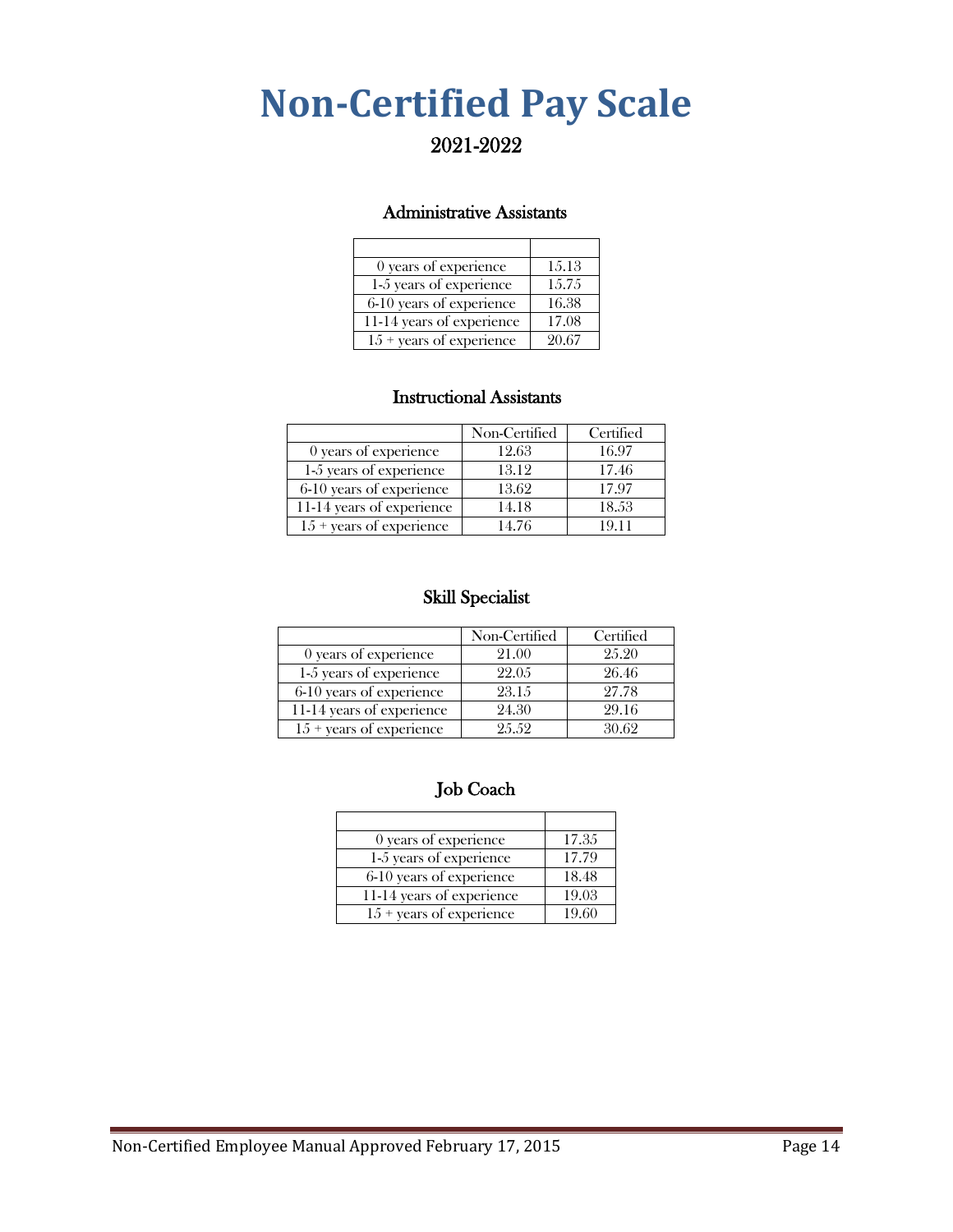#### Alternative Ed Director

| 0 years of experience             | 25.20 |
|-----------------------------------|-------|
| 1-5 years of experience           | 26.08 |
| 6-10 years of experience          | 26.98 |
| 11-14 years of experience         | 27.93 |
| $15 + \text{years}$ of experience | 28.91 |

#### **Custodians**

| 0 years of experience             | 11.80 |
|-----------------------------------|-------|
| 1-5 years of experience           | 12.37 |
| 6-10 years of experience          | 12.96 |
| 11-14 years of experience         | 13.65 |
| $15 + \text{years}$ of experience | 14.33 |

#### Specials Teachers

| 0 years of experience             | 14.42 |
|-----------------------------------|-------|
| 1-5 years of experience           | 15.00 |
| 6-10 years of experience          | 15.59 |
| 11-14 years of experience         | 16.27 |
| $15 + \text{years}$ of experience | 16.95 |

#### Cafeteria Staff

<u> 1980 - Jan Barat, martin a</u>

| 0 years of experience             | 11.40 |
|-----------------------------------|-------|
| 1-5 years of experience           | 11.97 |
| 6-10 years of experience          | 12.53 |
| 11-14 years of experience         | 13.19 |
| $15 + \text{years}$ of experience | 13.84 |

#### School Nurse

|                                   | <b>Head Nurse</b> | <b>RN</b> | <b>LPN</b> |
|-----------------------------------|-------------------|-----------|------------|
| 0 years of experience             | 30.03             | 23.45     | 18.23      |
| 1-5 years of experience           | 31.23             | 24.38     | 18.83      |
| 6-10 years of experience          | 32.49             | 25.30     | 19.43      |
| 11-14 years of experience         | 33.78             | 26.22     | 20.03      |
| $15 + \text{years}$ of experience | 3.5.1.5           | 27.16     | 20.64      |